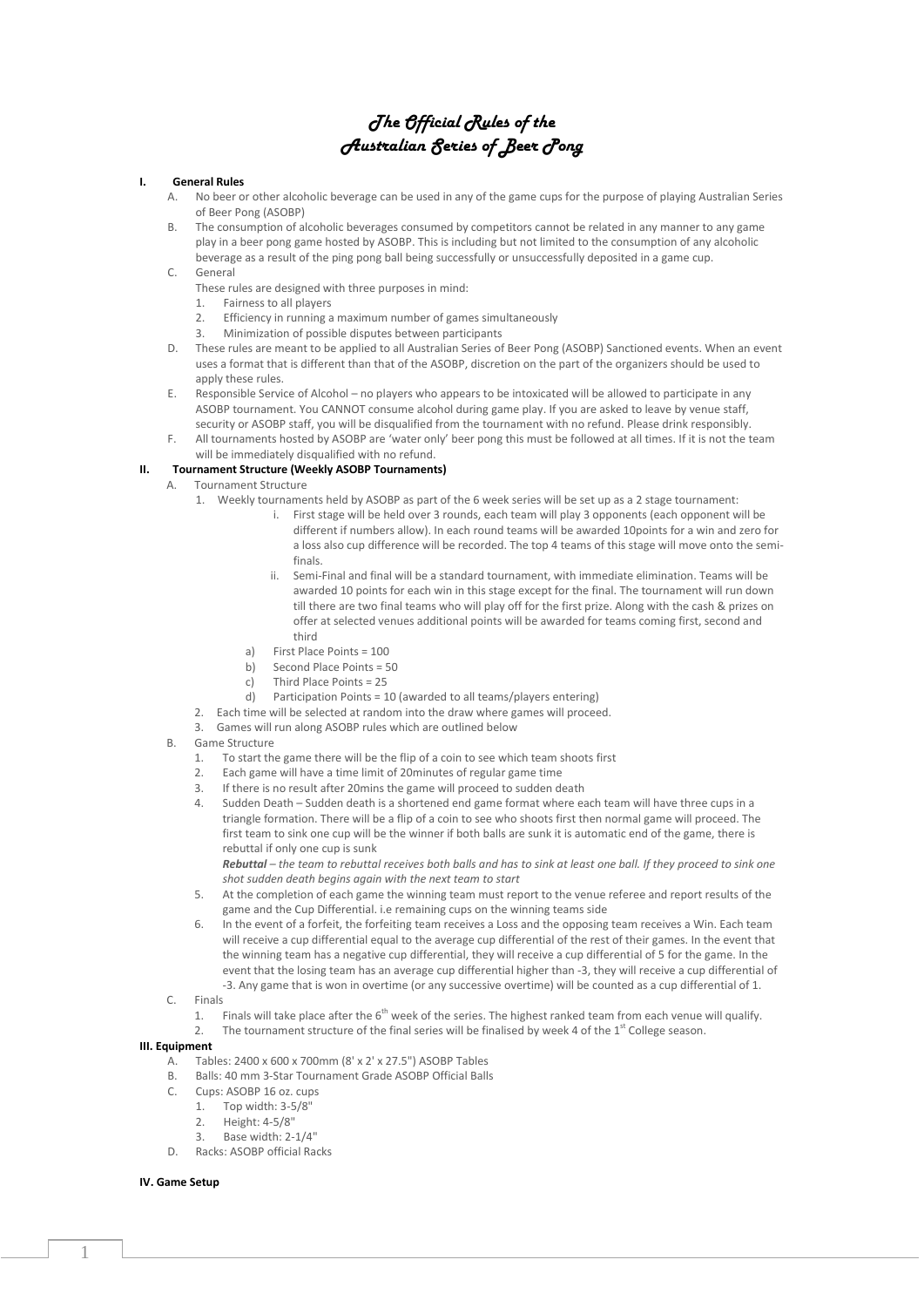- A. Cup Formation
	- 1. 10 cups per team
	- 2. Starting formation is a "tight triangle" formation (rims touching), pointing towards the opposing side. ASOBP Racks are used to maintain formations.
	- 3. The 10-cup triangle must be centered on the table and the back of the rack must be in line with the back edge of the table.
	- 4. Cups must not be tilted or leaned against the surrounding cups.
- B. Content of Cups
	- 1. For the Australia Series of Beer Pong, 1125ml of water will be used per team and will be distributed evenly in the 10 front cups.. These water cups are not for consumption--they are to be reused every round. All official Australian Series of Beer Pong Tournaments must abide by all local laws concerning beer pong, and alcohol consumption.

# **V. Playing the Game**

- A. Shooting and Table Sides<br>1. First possession will
	- 1. First possession will be determined by a coin toss. The team with first possession will get two (2) shots. Each team will get two (2) shots for each turn thereafter, one shot per team member, subject to any other rules below.
	- 2. Grabbing
		- a) The ball in play may be grabbed, however ONLY after it has already made contact with a cup, but not while the ball is in the cup. You may not grab before the ball has hit a cup.
		- b) In the event of player interference prior to the ball making contact with a cup, (aka premature grabulation), a one-cup penalty will be imposed for the interference. The thrower who had his or her shot interfered with may choose the cup to be removed.
		- c) Bounce Shots: Players ARE allowed to let their shots bounce off of the table before making it to the cup.. In accordance with B(2) above, bounce-shots may not be interfered with until they have made contact with a cup. It should be noted that bounce-shots\do NOT count for two cups.
		- d) Balls may not be interfered with while inside of a cup. I.e., no fingering
- B. Reformation
	- 1. Cups must be reformed at 6, 3, and 1 cups remaining according to the diagram below, regardless of when this occurs, even if this is during a turn. A shot **MAY NOT** be taken during the re rack process.
	- 2. Racks must be aligned to the center of the table. When one cup is remaining, the cup shall always be pulled back to within 3cm of the end of the table, and it shall be placed in the center of the table.
	- 3. Cups that drift out of position may be reformed, but only at the request of the thrower. In general, ASOBP Racks should be used to ensure formation consistency.
	- 4. Reformation is to take place as soon as applicable, even in the middle of a turn (i.e. mid-turn re-racks).
	- 5. Cups should be removed as soon as they are hit, even in the case where a reformation is not warranted. It is the responsibility of the shooting team to wait until a hit cup is removed to take their next shot. If a team shoots while the opposing team is reforming or in the process of removing a cup from the table, and the ball goes in the cup after making contact with the defending teams hand(s), the shot will count as a miss. If a shooter hits a cup that has already been hit, it will count as a miss.
	- 6. If a team mistakenly shoots when a reform should have occurred, they have the right to ask for a reform after the fact. If a cup has been hit, and the shooting team then asks for a reform, the defending team gets to choose which cup gets removed from the reformed rack.
- C. Rollbacks The Pope's Rule
	- 1. In general, if both players on a team sink his/her shot on the same turn, that team will get two (2) additional rollback shots
- D. "Miracles" If a shot happens to land and stay on top of the cups, that shot will count as a miss. Congratulations you are lucky, but you have not proved that you have any pong skills at all. If you can prove to us that you can intentionally land a ball on the cups on demand, we'll consider changing this rule. Until then, put the ball in the cup that is the point of the game.
- E. Leaning will be permitted, with the following considerations:
	- 1. A player may not place a hand/foot/leg/penis/whatever on the table in order to gain additional reach and/or leverage. A player's hand may touch the table after a shot is released.
	- Players may not edge themselves around the table when they throw.
	- 3. Under no circumstances may a player shoot with any part of his or her body on (against is permitted) the table. Of course, if you have a beer gut that must rest on the table because there's nothing else you can do with it; the "beer gut on the table" exception will apply.
	- 4. Players may not move cups out of position in order to gain a leaning advantage. If the cups move as a result of contact with the body while shooting, the cups must be returned to their original spot before the opposing team shoots. Any cup knocked over as the result of excessive leaning will count as a hit shot. ASOBP will not be liable for the resulting ridicule excessively leaning players are bound to receive from other participants.
- F. Distractions
	- 1. Distractions are permitted with the following restrictions (subject to a one cup penalty)
		- Players may not cross the plane of play (the imaginary plane which runs vertically and separates you from your cups) with any part of their bodies, clothing, or other objects, while the other team is shooting. To avoid violating this rule, just stand back a few feet from your cups.
		- b) Players may not fan, blow, or otherwise intentionally create an air current surrounding the cups in play.
		- c) Players may not approach the opposing team members in an unsportsmanlike manner. This includes running alongside the table to talk trash in an opposing players face. In general, players should never be on the side of the table (picking up a ball is an exception).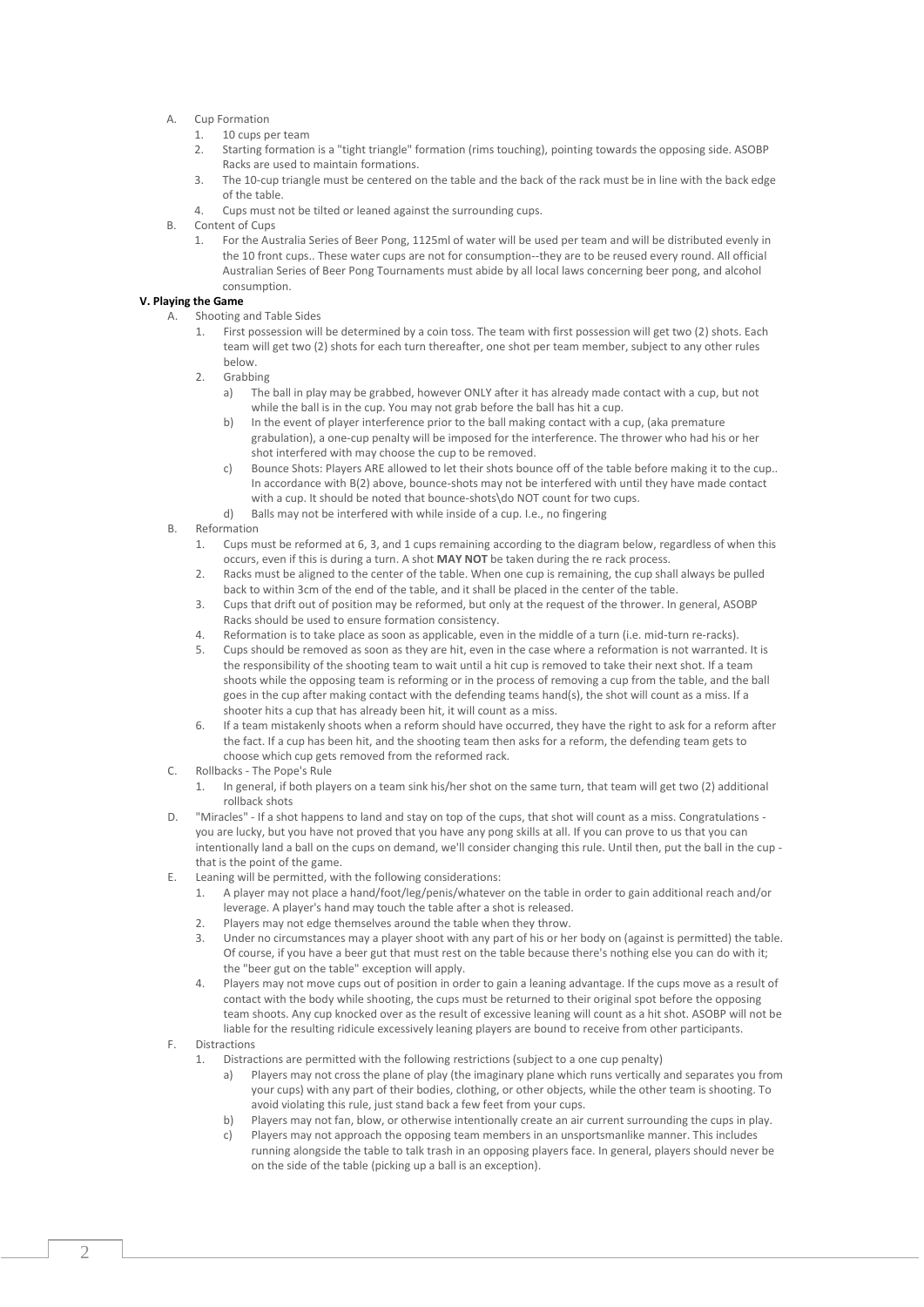- d) Players and spectators may not visually block cups from opposing players. This includes the use of lighting mechanisms to interfere with vision. As an example, no player may shine a laser pointer in his opponents eyes.
- e) Spectators are permitted to aid in distractions, but may not be inside the playing area at any time. In addition, in the event that players are positioned close to the outer edges of a playing area, spectators are prohibited from unreasonably interfering with a players ability to shoot. Specifically, no spectator is allowed to scream directly into the ears of players at close range, or attempt to block a player's view of the cups.
- f) Distractions should not violate any local, state, or federal laws.
- g) The Dipshit Not Paying Attention Rule
- 2. If TEAM1 knocks over one of its own cups, that dipshit's team (TEAM1) loses that cup(s). However, if the other team (TEAM2) also contains dipshits not paying attention that do not catch the first team of dipshits (TEAM1) knocking over their cup, then TEAM1 may keep that cup.
	- a) Balling your own cups<br>1. In the event that
		- 1. In the event that a player who has possession of the ball drops that ball into his own cups either accidentally or intentionally, no penalty is taken.
		- 2. In the event that a player who does not have possession of the ball comes in contact with the ball and as a result that ball enters one of his own cups, such as by unintentionally acting as a backboard, that shot IS counted.
- G. Interference
	- 1. Ball Interference
		- a) Interference is defined as any contact, intentional or otherwise, between game pieces (balls or cups) and any other objects.
		- b) In the event of player interference prior to the ball making contact with a cup (aka Premature Grabulation), a one-cup penalty will be imposed for the interference. The thrower who had his or her shot interfered with may choose the cup to be removed.
		- c) In the event of interference on the part of non-players, such as spectators or officials, the shot is replayed.
		- d) In the event that a player drops his/her ball into one of his/her own cups, no penalty is enforced. (See "Balling your own cups")
		- e) All objects sitting on the table are considered part of the table for the purpose of determining interference. Specifically, if a shot bounces off of an errant object on the table (such as a water cup, a cup that has already been hit, a personal can of beer, etc) and then goes into a live cup, that shot is counted.
		- f) The previous clause notwithstanding, the playing area should be kept as clear as possible at all times. Specifically, no objects should placed in between the opposing cup formations.
	- 2. Cup Interference
		- a) In the event that a player knocks over his or her own cups, those cups are to be counted as though sunk and removed from the table. They are not to be refilled or replaced unless the dipshits are not paying attention (See: Dipshit Not Paying Attention Rule). With the use of BPONG racks, if the entire rack is knocked off of the table, all of the cups are counted as hit, unless this occurred during reformation, in which case the cups are replaced.
		- b) In the event that cups are knocked over by any non-player, those cups are not counted as sunk, and are to be refilled and replaced in their appropriate positions on the table
		- c) In the event that cups drift or are otherwise moved out of formation, those cups may be replaced in their appropriate positions upon request from the opposing team.
		- d) Drifters: In the event that a cup drifts out of its position while a ball attempting to sink those cups is in mid-flight, the shot is to be counted as a miss, unless it is absolutely clear that the movement of the cup was caused by the defending team, i.e. the defending team makes contact with the table. Once a ball has touched a cup, the defending team can cause the cups to move without penalty, but if they do knock cups over, the cups will be removed from the game.
		- e) Cup Adjustment: Cups may NOT be moved or adjusted while the ball is being released, or while the ball is in mid-flight. Doing so incurs a 1-cup penalty.
		- f) Balls Knocking Over Cups: Cups should be filled to the point where it is not possible to knock the cup over with the ball. However, in the event that a ball does knock a cup over, the shot is counted as a hit, UNLESS it is absolutely clear that the ball never crossed the top plane of the cup before it was knocked over, in which case the cup is reset and the shot is considered a miss. To clarify, if a ball enters a cup, spins, and then exits the cup, and the cup falls off of the table as a result, the cup is counted as a hit shot, and is removed.
		- g) In the event that a ball enters a cup causing the cup to move, the defending team may not stabilize the cup. To clarify, if it appears that a cup is going to fall over, the defending team must allow this to happen.
	- 3. Interference During Reformation Players are not allowed to shoot until the opposing team has clearly finished reforming. In the event that the thrower shoots before this:
		- a) A cup made does not count and the opposing team receives possession of the ball.
		- b) A missed shot is counted as a miss and the opposing team receives possession of the ball.
	- 4. Table Interference
	- Players may not make contact with the table while their opponents are shooting.
- H. Ending the Game
	- 1. Redemption (A.K.A. Rebuttal) & Overtime
		- a) As soon as the last cup is hit, the opposing team has the opportunity to try and bring the game into Overtime. See Appendix A for examples to illustrate the following rules. There are two different general